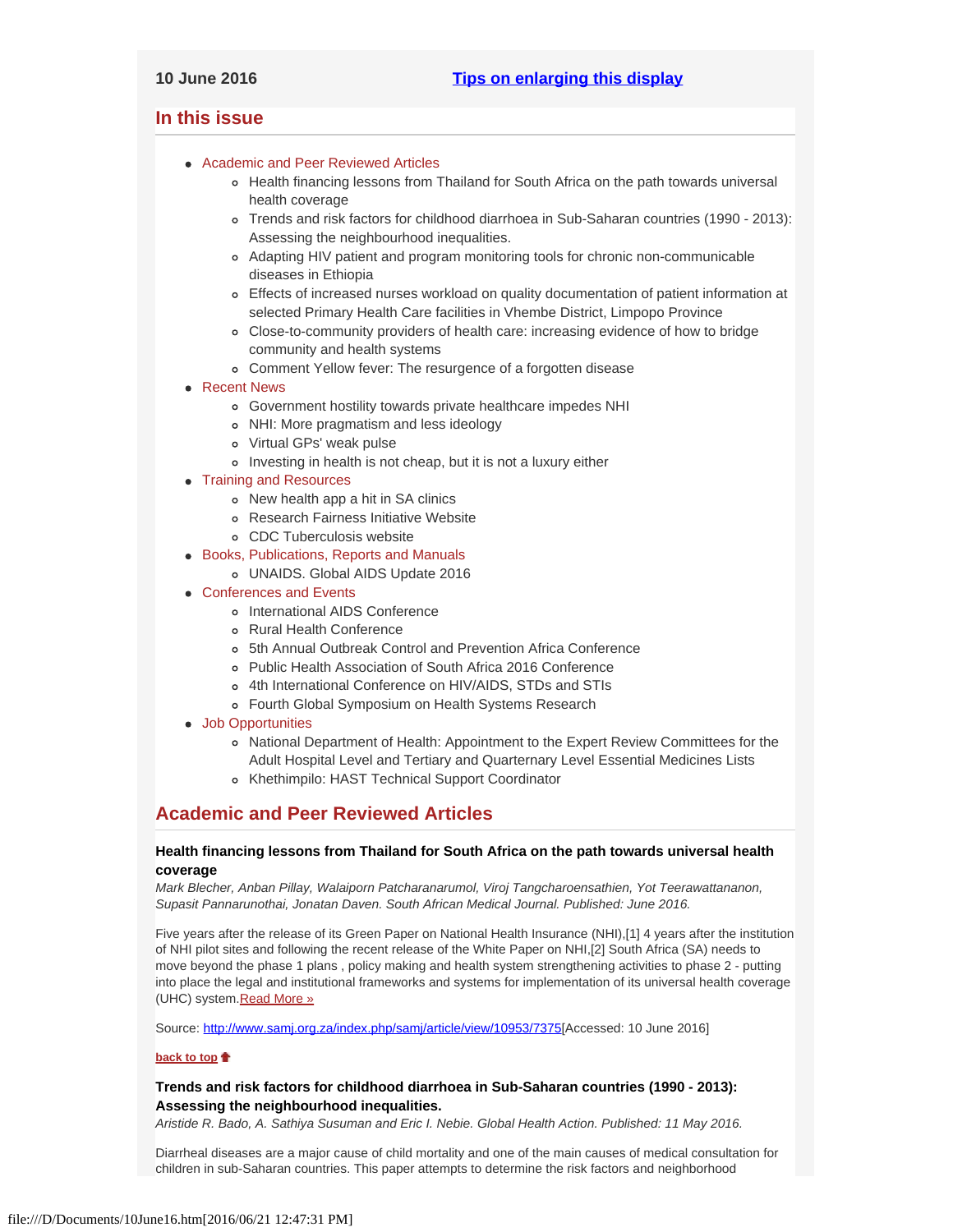inequalities of diarrheal morbidity among under-5 children in selected countries in sub-Saharan Africa over the period 1990-2013. [Read More »](http://www.globalhealthaction.net/index.php/gha/article/view/30166)

Source:<http://www.globalhealthaction.net/index.php/gha/article/view/30166>[Accessed: 10 June 2016]

#### **[back to top](#page-0-4)**

## **Adapting HIV patient and program monitoring tools for chronic non-communicable diseases in Ethiopia**

*Mekitew Letebo , Fassil Shiferaw. Globalization and Health. Published: December 2015.*

Chronic non-communicable diseases (NCDs) have become a huge public health concern in developing countries. Many resource-poor countries facing this growing epidemic, however, lack systems for an organized and comprehensive response to NCDs. Lack of NCD national policy, strategies, treatment guidelines and surveillance and monitoring systems are features of health systems in many developing countries. Successfully responding to the problem requires a number of actions by the countries, including developing contextappropriate chronic care models and programs and standardization of patient and program monitoring tools.[Read More »](http://link.springer.com/article/10.1186/s12992-016-0163-y?view=classic)

Source:<http://link.springer.com/article/10.1186/s12992-016-0163-y?view=classic>[Accessed: 10 June 2016]

#### **[back to top](#page-0-4)**

# **Effects of increased nurses workload on quality documentation of patient information at selected Primary Health Care facilities in Vhembe District, Limpopo Province**

*Rhulani C. Shihundla, Rachel T. Lebese, Maria S. Maputle. Curationis. Published: 13 May 2016.*

Recording of information on multiple documents increases professional nurses responsibilities and workload during working hours. There are multiple registers and books at Primary Health Care (PHC) facilities in which a patient's information is to be recorded for different services during a visit to a health professional. Antenatal patients coming for the first visit must be recorded in the following documents: tick register; Prevention of Mother-ToChild Transmission (PMTCT) register; consent form for HIV and AIDS testing; HIV Counselling and Testing (HCT) register (if tested positive for HIV and AIDS then this must be recorded in the Antiretroviral Therapy (ART) wellness register); ART file with an accompanying single file, completion of which is timeconsuming; tuberculosis (TB) suspects register; blood specimen register; maternity case record book and Basic Antenatal Care (BANC) checklist. [Read More »](http://www.curationis.org.za/index.php/curationis/article/view/1545)

Source:<http://www.curationis.org.za/index.php/curationis/article/view/1545>[Accessed: 10 June 2016]

#### **[back to top](#page-0-4)**

# <span id="page-1-0"></span>**Close-to-community providers of health care: increasing evidence of how to bridge community and health systems**

*S. Theobald, K. Hawkins, M. Kok, S. Rashid, D. G. Datiko and M. Taegtmeyer. Human Resources for Health. Published: 2 June 2016*

The recent thematic series on close-to-community providers published in this journal brings together 14 papers from a variety of contexts and that use a range of research methods. The series clearly illustrates the renewed emphasis and excitement about the potential of close-to-community (CTC) providers in realising universal health coverage and supporting the sustainable development goals. [Read More »](https://human-resources-health.biomedcentral.com/articles/10.1186/s12960-016-0132-9)

Source: [https://human-resources-health.biomedcentral.com/articles/](https://human-resources-health.biomedcentral.com/articles/10.1186/s12960-016-0132-9)[Accessed: 10 June 2016]

#### **[back to top](#page-0-4)**

#### <span id="page-1-1"></span>**Comment Yellow fever: The resurgence of a forgotten disease**

*Margaret Chan. The Lancet. Published: 28 May 2016.*

The possibility that a mosquito bite during pregnancy could cause severe brain damage in newborn babies has alarmed the public and astonished scientists. The Zika outbreak in the Americas shows how a disease that slumbered for six decades in Africa and Asia, never causing an outbreak, can become a global health emergency. The Ebola and Zika outbreaks have revealed gaping holes in our lines of defence: weak health infrastructures and capacities in west Africa and the demise of programmes for mosquito control in the Americas. Both outbreaks show how old diseases can behave in surprising ways when they invade new territory[.Read More »](http://www.thelancet.com/journals/lancet/article/PIIS0140-6736(16)30620-1/fulltext)

Source: [http://www.thelancet.com/journals/lancet/article/PIIS0140-6736\(16\)30620-1/fulltext](http://www.thelancet.com/journals/lancet/article/PIIS0140-6736(16)30620-1/fulltext)[Accessed: 10 June 2016]

**[back to top](#page-0-4)**

# <span id="page-1-2"></span>**Recent News**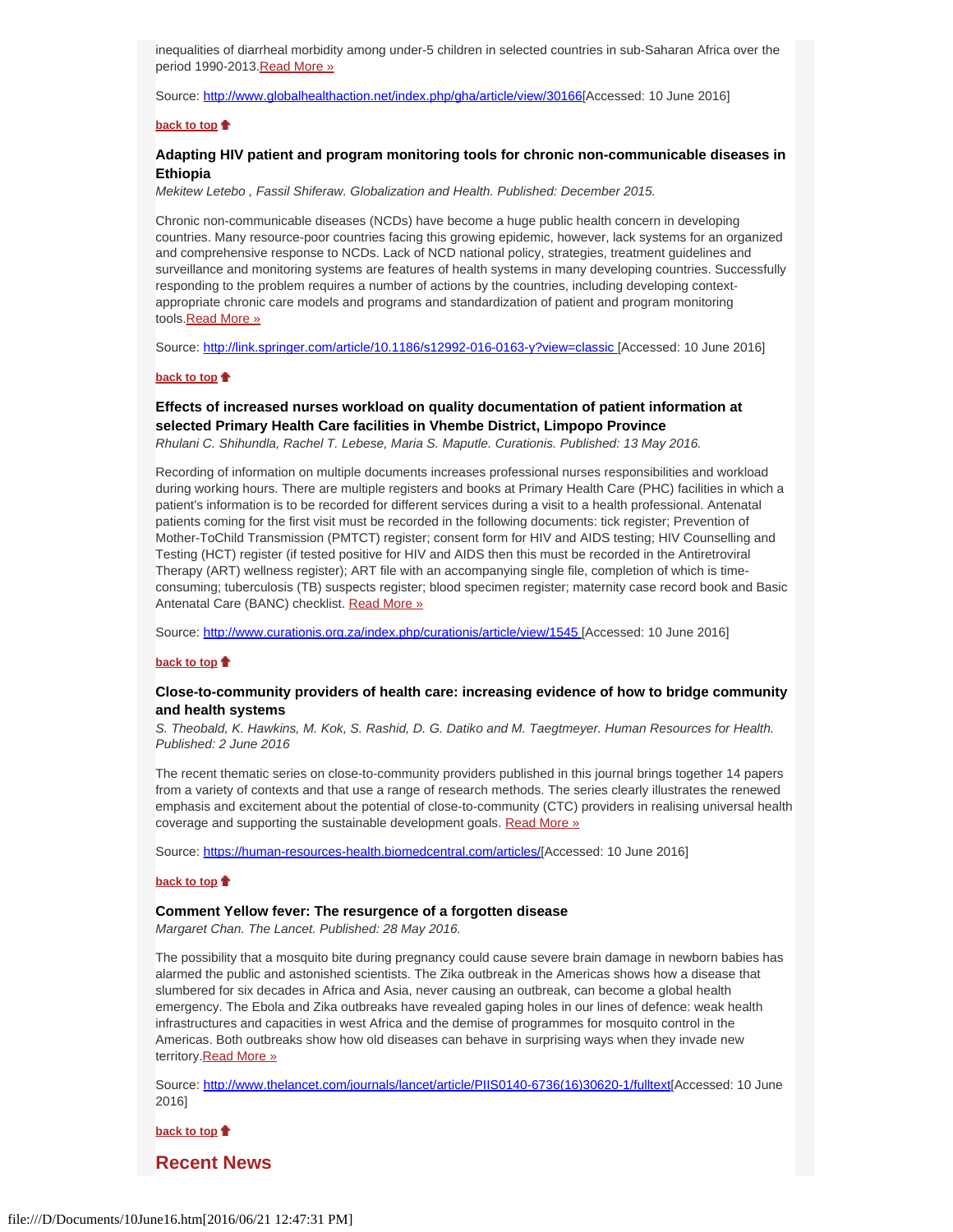#### <span id="page-2-0"></span>**Government hostility towards private healthcare impedes NHI**

*BDlive. Published: 26 May 2016.*

The government's antipathy towards public-private partnerships is holding up implementation of the National Health Insurance (NHI), according to the head of the Independent Practitioners Association Foundation (IPAF), which represents doctors. [Read More »](http://www.hst.org.za/news/government-hostility-towards-private-healthcare-impedes-nhi)

Source: [http://www.bdlive.co.za/business/healthcare/2016/05/26/](http://www.bdlive.co.za/business/healthcare/2016/05/26/government-hostility-towards-private-healthcare-impedes-nhi)[Accessed: 10 June 2016]

#### **[back to top](#page-0-4)**

#### <span id="page-2-1"></span>**NHI: More pragmatism and less ideology**

*Health-e News. Published: 30 May 2016.*

As South Africa grapples with how to implement "universal health service" via the National Health Insurance, a specialist advises more pragmatism and less ideology. Just as the apartheid regime fed its supporters with horror stories about marauding 'Reds' out to confiscate everything privately owned, so some post-apartheid ANC leaders have made the private sector synonymous with everything that is greedy and selfish. [Read More »](http://www.hst.org.za/news/nhi-more-pragmatism-and-less-ideology)

Source:<https://www.health-e.org.za/2016/05/30/nhi-pragmatism-less-ideology/>[Accessed: 10 June 2016]

#### **[back to top](#page-0-4)**

#### <span id="page-2-2"></span>**Virtual GPs' weak pulse**

*Times Live. Published: 26 May 2016.*

South Africans love their mobile phones, but not when they replace a doctor. Unlike the Chinese, South Africans have not taken to mobile consultations with GPs. [Read More »](http://www.hst.org.za/news/virtual-gps-weak-pulse)

Source:<http://www.timeslive.co.za/thetimes/2016/05/26/Virtual-GPs-weak-pulse>[Accessed: 10 June 2016]

# **[back to top](#page-0-4)**

# <span id="page-2-3"></span>**Investing in health is not cheap, but it is not a luxury either**

*The Guardian. Published: 25 May 2016.*

From Ebola to obesity, all countries need a healthcare system that is resilient to crises and responsive to people's changing needs. While Ebola, Zika and yellow fever may seem like distant threats to most people living in the developed world, the lessons from these global crises should resonate across health services in all countries[.Read More »](http://www.hst.org.za/news/investing-health-not-cheap-it-not-luxury-either)

Source: [http://www.theguardian.com/global-development/2016/may/25/](http://www.theguardian.com/global-development/2016/may/25/investing-in-health-is-not-cheap-ebola-obesity-healthcare-system)[Accessed: 10 June 2016]

**[back to top](#page-0-4)**

# **Training and Resources**

#### **New health app a hit in SA clinics**

*Health 24. Published: 7 April 2016. URL: [http://www.health24.com/](http://www.health24.com/Lifestyle/Health-tech/News/new-health-app-a-hit-in-sa-clinics-20160406?isapp=true)*

A health information app developed by the SA Medical Research Council is proving a hit among primary healthcare workers who can quickly confirm important information with a tap on a cellphone.

#### **[back to top](#page-0-4)**

#### **Research Fairness Initiative Website**

*Council on Health Research for Development (COHRED). Published: May 2016. URL:<http://rfi.cohred.org/>*

Council on Health Research for Development (COHRED). Published: May 2016. Hosted by COHRED, the Research Fairness Initiative aims to create a reporting system that encourages governments, business, organisations and funders to describe how they take measures to create trusting, lasting, transparent and effective partnerships in research and innovation. The RFI prioritizes its application in global health because there are so many urgent health-related issues, but it can be applied in any other setting as well

#### **[back to top](#page-0-4)**

#### <span id="page-2-4"></span>**CDC Tuberculosis website**

*Centers for Disease Control and Prevention. Published: 12 April 2016. URL:<http://www.cdc.gov/tb/>*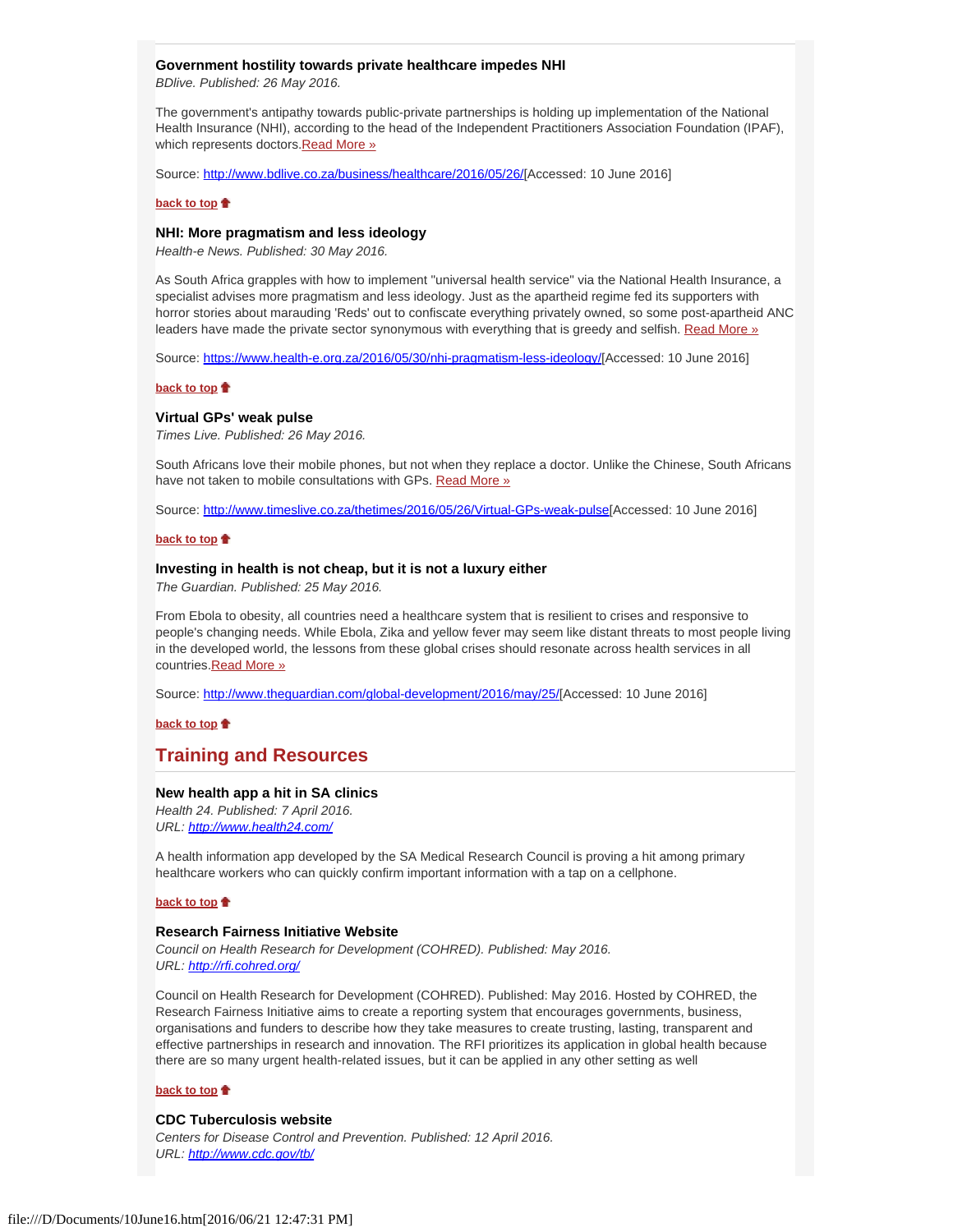CDC's Division of Tuberculosis Elimination has launched a new tuberculosis website which can be accessed via mobile phone, tablet, or computer devices. The site content includes: Consolidated professional resources for a "one-stop-shop" for providers and TB programs; easy-to-fine information on TB basics, testing, and treatment; an expanded "Stay Connected" menu showing latest TB news from the Division.

#### **[back to top](#page-0-4)**

# <span id="page-3-1"></span>**Books, Publications, Reports and Manuals**

## <span id="page-3-2"></span>**Global AIDS Update 2016**

*UNAIDS. Published: 2016*

The world has committed to ending the AIDS epidemic by 2030. How to reach this bold target within the Sustainable Development Goals is the central question facing the United Nations General Assembly High-Level Meeting on Ending AIDS, to be held from 8 to 10 June 2016. The extraordinary accomplishments of the last 15 years have inspired global confidence that this target can be achieved Click Here»

## **[back to top](#page-0-4)**

# <span id="page-3-3"></span>**Conferences and Events**

#### <span id="page-3-4"></span>**International AIDS Conference**

*When: 17 - 22 July 2016 Venue: International Convention Centre, Durban, South Africaa URL:<http://www.aids2016.org/>*

#### **[back to top](#page-0-4)**

#### **Rural Health Conference**

*When: 6 - 9 August 2016 Venue: Fort England Hospital, Grahamstown, Eastern Cape, South Africa URL: [www.rhc2016.co.za](file:///D/Documents/www.rhc2016.co.za)* 

## **[back to top](#page-0-4)**

# <span id="page-3-5"></span>**5th Annual Outbreak Control and Prevention Africa Conference**

*When: 23 - 24 August 2016 Indaba Hotel, Johannesburg, South Africa URL: [www.intelligencetransferc.co.za](http://www.intelligencetransferc.co.za/)*

#### **[back to top](#page-0-4)**

#### <span id="page-3-6"></span>**Public Health Association of South Africa 2016 Conference**

*When: 19 - 22 September 2016 Venue: East London Convention Centre E-Mail: [deon.salomo@mrc.ac.za](file:///D/Documents/deon.salomo@mrc.ac.za)*

#### *[back to top](#page-0-4)*

*4th International Conference on HIV/AIDS, STDs and STIs When: 3 - 5 October 2016 Venue: Orlando, Florida, USA URL:<http://hiv-aids-std.conferenceseries.com/>*

#### *[back to top](#page-0-4)*

## <span id="page-3-7"></span>*Fourth Global Symposium on Health Systems Research When: 14 - 18 November 2016 Venue: Vancouver, Canada URL:<http://www.csih.org/en/events/fourth-global-symposium-on-health-systems-research/>*

#### *[back to top](#page-0-4)*

# *Job Opportunities*

<span id="page-3-0"></span>*National Department of Health: Appointment to the Expert Review Committees for the Adult Hospital Level and Tertiary and Quarternary Level Essential Medicines Lists Closing date: 17 June 2016 Please view our website for more details [http://www.hst.org.za/jobs/](http://www.hst.org.za/jobs/appointment-expert-review-committees-adult-hospital-level-and-tertiary-and-quaternary-level-ess)*